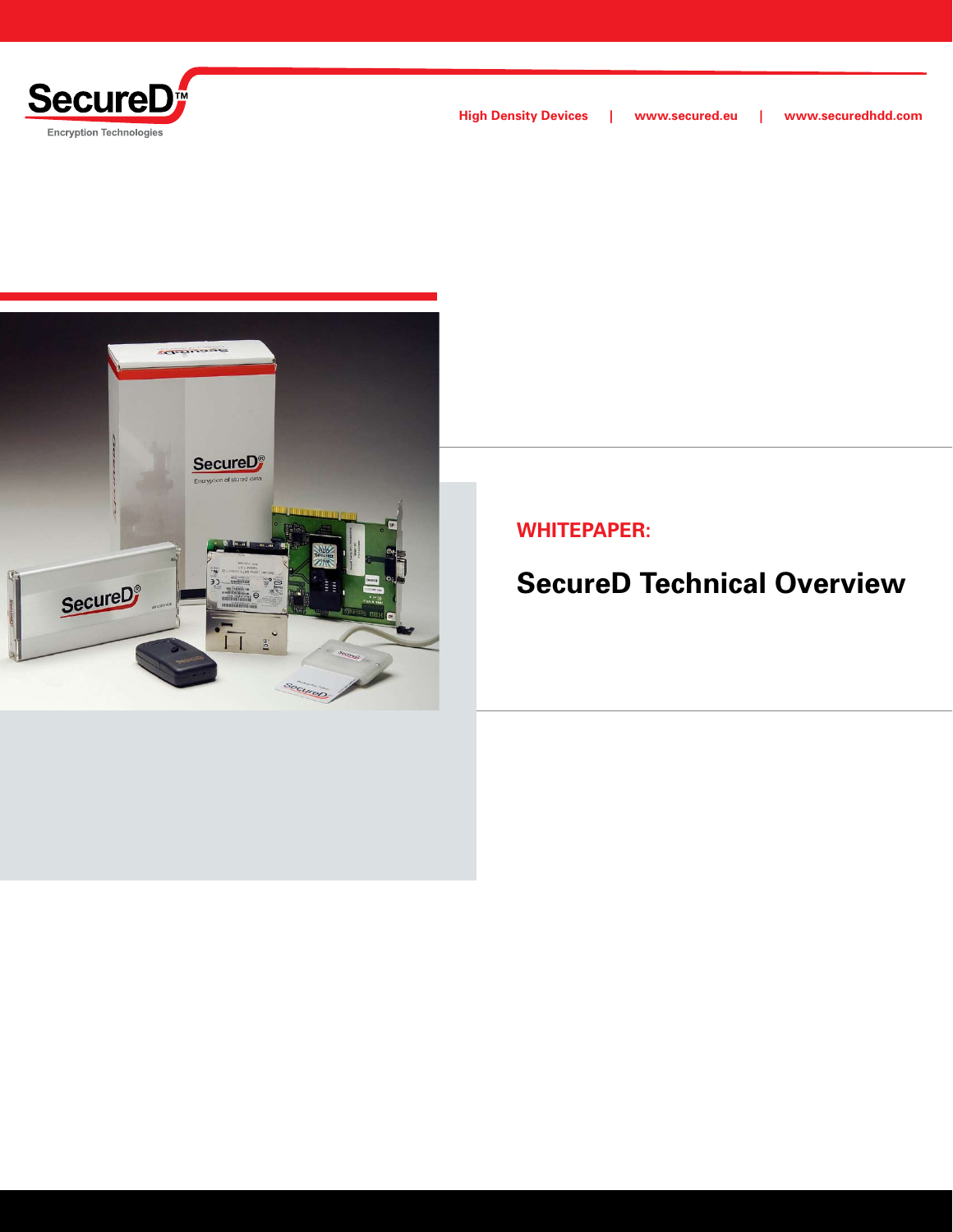### **WHITEPAPER: SecureD Technical Overview**

### **CONTENTS**

| section |                                                    | page |
|---------|----------------------------------------------------|------|
| 1       | The Challenge to Protect Data at Rest              | 3    |
| 2       | Hardware Data Encryption Provides Maximum Security | 3    |
| 3       | SecureD Architecture                               | 5    |
| 4       | Desktop, Laptop and External USB Drives            | 5    |
| 5       | <b>User Authorization</b>                          | 7    |
| 6       | Measurable, Impenetrable Security                  | 7    |
| 7       | <b>Encryption with No Performance Costs</b>        | 8    |
| 8       | Streamlined, Cost-Effective Implementation         | 8    |
| 9       | Limiting Potential Liability                       | 8    |
| 10      | <b>Onsite Key Management System</b>                | 9    |
| 1       | SecureD Advanced Features                          | 9    |
|         |                                                    |      |

Copyright © 2007 High Density Devices, AS. All rights reserved. The logo and graphics of SecureD and HDD are trademarks of High Density Devices AS, Kristiansand, Norway.

US Office: 13000-F South Tryon Street, Suite #166, Charlotte, NC 28278, USA Tel: +1-803-389-4799 | E-mail: mail@secured.no | www.securedhdd.com

Norway Office: Vestre Strandgate 26, N-4611 Kristiansand, Norway Tel: +47 38 10 44 80 | www.secured.no



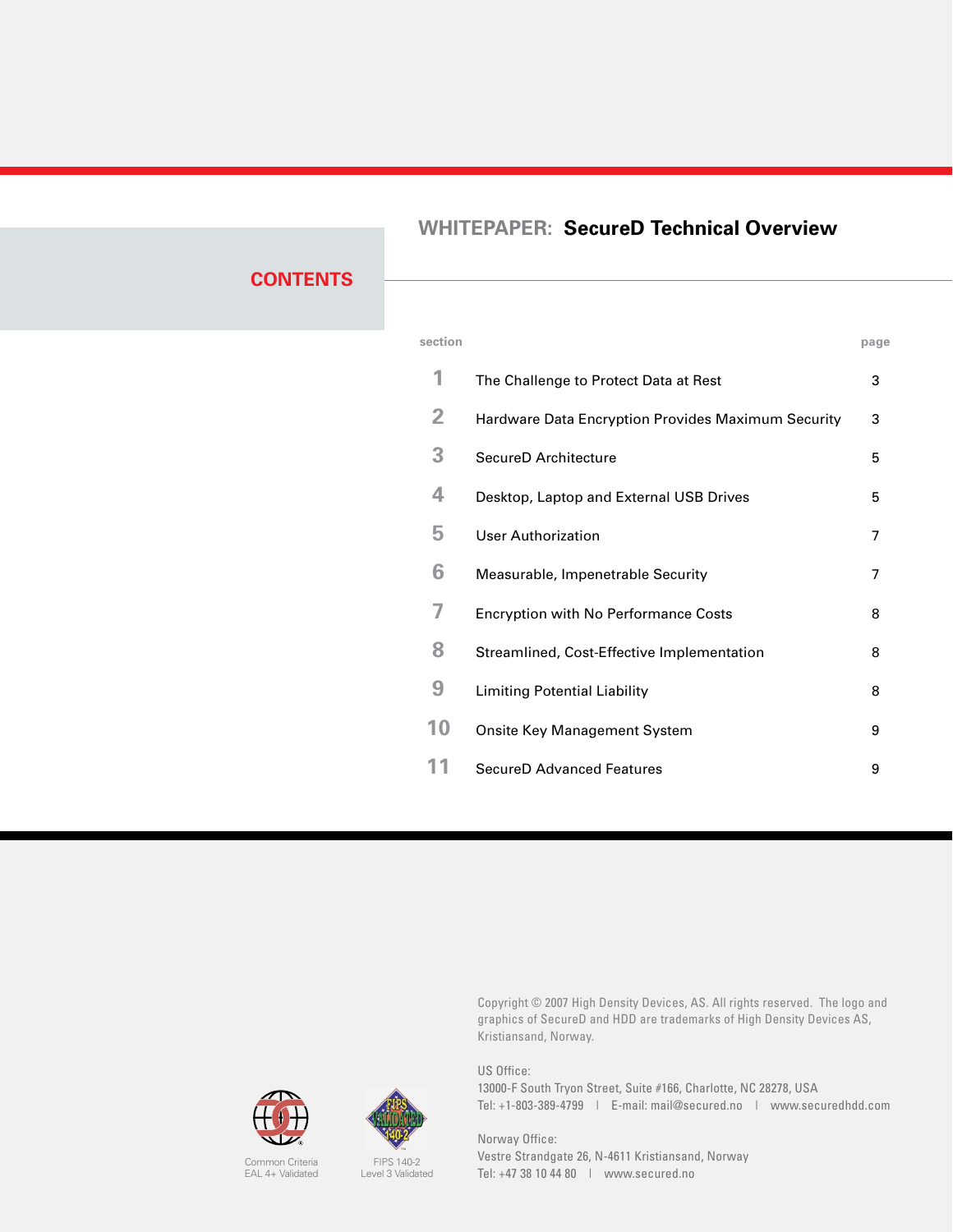### **THE CHALLENGE TO PROTECT DATA AT REST 1**

Safeguarding confidential data that resides on company-owned computers is a major security challenge facing public and private organizations alike. Today, confidential and sensitive data is in the custody and care of an increasingly mobile workforce, and no longer limited to desktop computers; employees bring their laptops back home and carry them on the road, thereby physically exposing confidential data to loss or theft. Data residing on office computers is also vulnerable to internal theft and unauthorized access to vital information such as unpublished research, source code and other intellectual property, customer personal information, employee records and financial reports.

All organizations have a financial and legal interest in preventing unauthorized access to sensitive information. The costs of stolen or lost confidential data increases as state and federal governments pass additional breach disclosure laws, and as many of these laws require notification and remediation when personal data is lost or stolen, data breaches can result in millions of dollars in customer notification costs, noncompliance fines, possible lawsuits, and company reputation damage.

How critical is this problem and what are the consequences of not doing anything about it? Numerous polls and studies all point to increased incidences of sensitive data lost or stolen from government organizations, academic institutions, and businesses. A recent Ponemon Institute survey of nearly 500 experienced information security practitioners revealed that 81 percent of the companies lost one or more laptop computers containing sensitive information during the previous 12 months.<sup>1</sup>

In a different survey, 95 percent of the businesses who experienced a data breach were, under state statutes or federal privacy acts such as HIPAA, GLBA and OCC, required to notify data subjects whose information was lost or stolen. Organizations that suffered a data breach incurred the following costs: 74% lost customers; 59% faced potential litigation, 33% faced fines, and 32% experienced a decline in share value.<sup>2</sup>

Data breaches are expensive. The survey found the average cost of a consumer data breach was \$182 per record. An analysis of 31 different incidents revealed the total costs for each ranged from \$226,000 to more than \$22 million.3

### **HARDWARE DATA ENCRYPTION PROVIDES 2 MAXIMUM SECURITY**

A logical solution to the problem of securing data at rest is to protect the data at its storage location. All data encryption products share the goal of encrypting plain text into a format that cannot be read by unauthorized people. Encrypting all the data on a disk, known as Full Disk Encryption (FDE), provides a barrier between unauthorized users and **all** data stored on the computer, including boot up system files and temporary files, which contain confidential data useful to attackers. No one can access any of the data on the drive until the encryption system has confirmed the user as authorized. The encrypted data must be decrypted to its original form in order to be read.

Encryption products fall into the categories of software- or hardware-based. It is beyond the scope of this document to weigh the benefits and disadvantages of each category. SecureD is hardware-based so the focus here is on its advantages.

Hardware-based encryption systems consist of a device that is physically installed in the computer, but operates independently of the computer's CPU, memory and storage. Physically separate "keys" are required to unlock the hard

- <sup>1</sup> *U.S. Survey: Confidential Data at Risk.* Source: Ponemon Institute: August 2006
- <sup>2</sup> *The Business Impact of Data Breach survey.* Source: Ponemon Institute and Scott & Scott LLP: May 2007
- <sup>3</sup> *2006 Annual Study: Cost of a Data Breach.* Source: Ponemon Institute, PGP Corp. and Vontu, Inc.: October 2006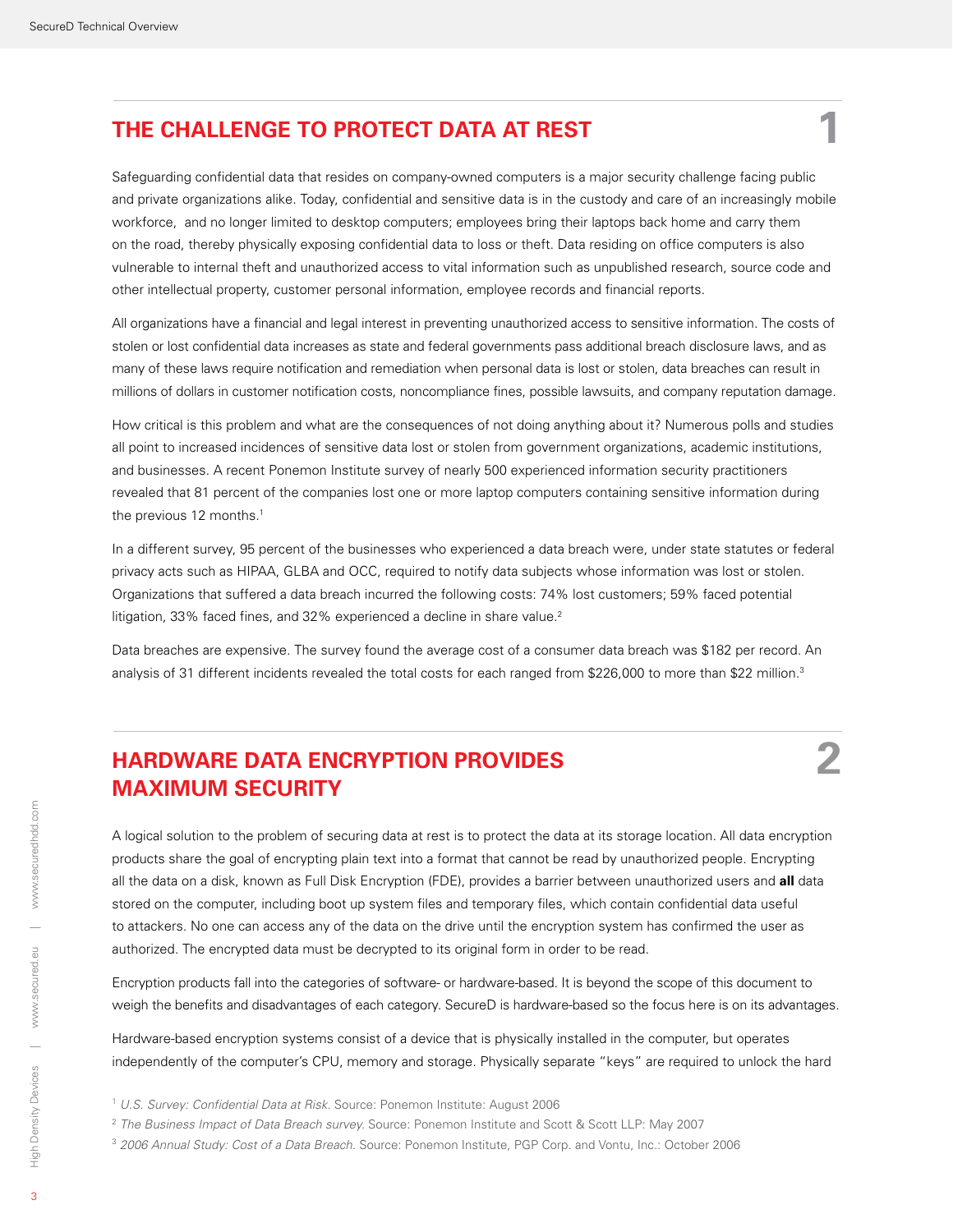drive and enable decryption of the data. SecureD uses certified and secure Key Tokens (typically a Smart Card) to store and transport encryption keys.

The primary benefits of hardware-based encryption are summarized below, and the details of each feature will be described in subsequent sections of this document.

| <b>Maximum</b><br><b>Data Security</b>                           | Hardware encryption provides both a physical and logical barrier to intrusion,<br>$\bullet$<br>data theft<br>Encrypted data can be unlocked only by using the correct "key" (Encryption<br>$\bullet$<br>keys stored in a key token)<br>No software associated with SecureD is installed on the computer.<br>$\bullet$<br>Cryptographic keying materials are never stored in the computer's CPU,<br>$\bullet$<br>memory, or storage devices<br>Cryptographic algorithms are inaccessible to processes running on the<br>$\bullet$<br>computer.  |
|------------------------------------------------------------------|------------------------------------------------------------------------------------------------------------------------------------------------------------------------------------------------------------------------------------------------------------------------------------------------------------------------------------------------------------------------------------------------------------------------------------------------------------------------------------------------------------------------------------------------|
| <b>Performance</b>                                               | The encryption hardware device is self-contained. It performs encryption<br>۰<br>independent of computer CPU and operating system so there is no<br>performance degradation.<br>Real-time encryption is performed on every bit of data before it is written to<br>$\bullet$<br>disk. There is no wait time when shutting down or starting up the computer.                                                                                                                                                                                     |
| <b>Efficient</b><br>and Economical<br>Implementation             | Vendor independent - Install SecureD on any brand of computer, on any<br>۰<br>operating system, on any file system<br>Install the SecureD device in the computer and start encrypting data. There<br>$\bullet$<br>are no software drivers to install.<br>SecureD is transparent to users - Encryption is performed automatically and<br>$\bullet$<br>transparently. No user training beyond using the Key Token is required.<br>Relative cost of protecting data on a laptop is low when compared to the<br>$\bullet$<br>costs of remediation. |
| <b>Auditable</b><br>and Accountable<br><b>Encryption Methods</b> | Limits potential liability if the computer is lost or stolen. To prove lost data<br>$\bullet$<br>was encrypted, just provide the Key Token needed to decrypt the data. Data<br>on an encrypted disk without the correct Key Token is inaccessible.<br>SecureD always encrypts the entire disk; there is no option to perform partial<br>$\qquad \qquad \bullet$<br>encryptions.<br>Human misuse or errors do not diminish the security of stored data.<br>$\qquad \qquad \bullet$                                                              |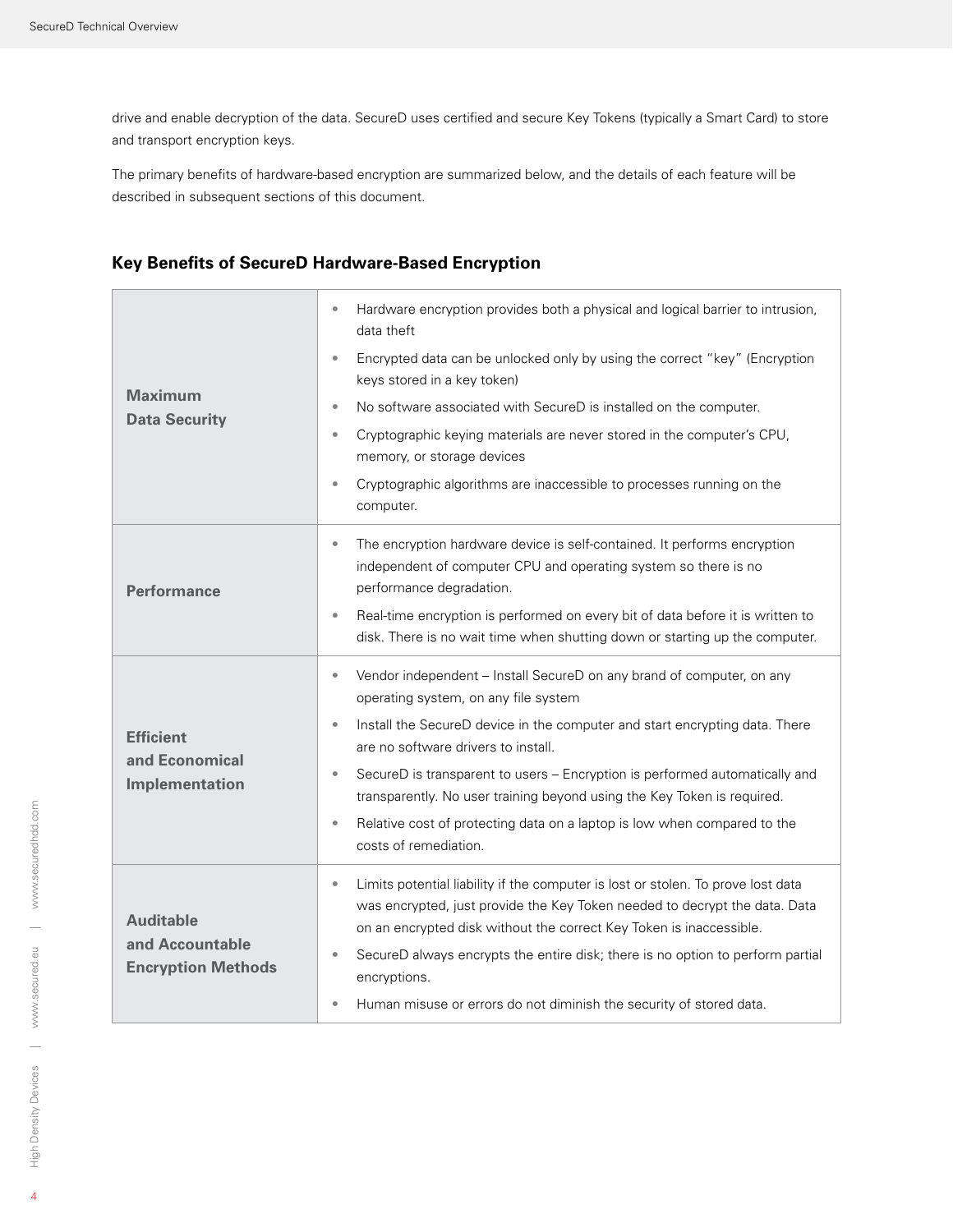## **SecureD ARCHITECTURE 3**

SecureD is a hardware–based technology which encrypts all stored data on a computer. The SecureD device is connected in the data path between the hard drive controller and the hard disk drive, where data is stored. Encryption is performed on the entire disk, including boot-up information, swap space and temporary files. As users work, real-time encryption is performed on every bit of data as it is written to the hard disk.

User authorization is performed using Key Tokens. The key and disk pairing feature means that each SecureD encrypted disk can be unlocked by a specific key only. Users must use the correct Key Token in order to decrypt and access any data on the disk.

The following figure shows the SecureD product architecture. Inside the computer, the SecureD device, which contains a chip that performs data encryption, is placed directly in the data path between the motherboard and the storage device, to ensure every bit is encrypted as it is written to the storage disk.



### **DESKTOP, LAPTOP AND EXTERNAL USB DRIVES 4**

SecureD devices are available in three forms to facilitate deployment in a heterogeneous computing environment:



**SecureD Desktop:**  A PCI card that integrates with existing SATA hard drives



**SecureD Laptop:** A completely integrated 2.5-inch, 60GB hard drive for laptop models



**SecureD USB:** An external 120GB drive that provides secure, portable data storage and backup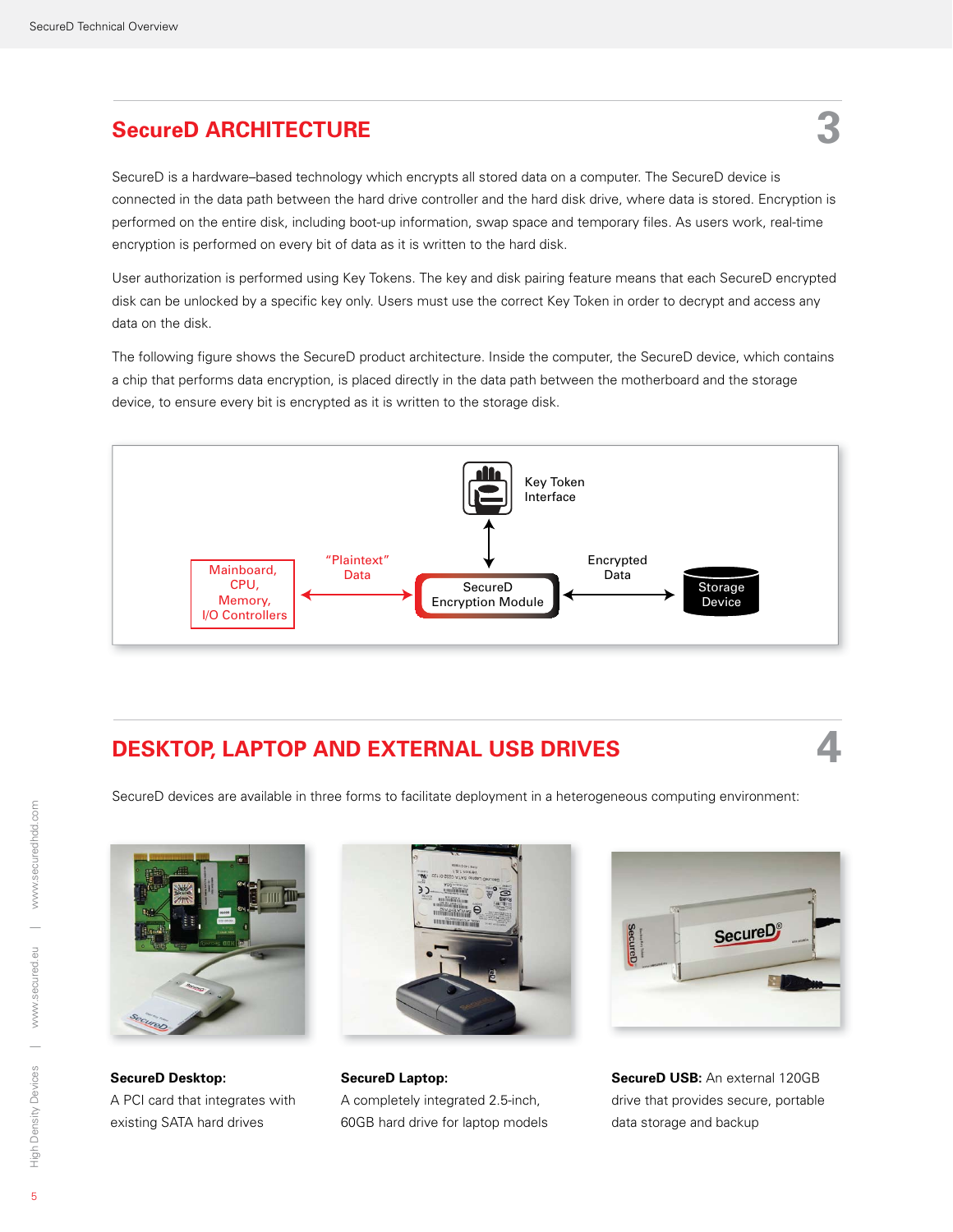#### **4.1** SecureD Desktop

Using the SecureD Desktop device with an existing SATA hard drive requires backing up the entire hard drive prior to installing SecureD, then re-imaging the hard drive after installing SecureD. This process is necessary because once the SecureD device is installed and activated using the Key Token, it attempts (unsuccessfully) to decrypt the existing unencrypted data on the hard drive. But, as re-imaging of the hard drive is performed, SecureD encrypts the data being written to disk. When the re-imaging is complete, all data on the drive is encrypted and work can proceed normally.

#### **4.2** SecureD Laptop

The SecureD Laptop hard drive contains the integrated encryption chip and Key Token reader, and fits most laptops. The laptop drive offers full speed ATA 6-ATAPI performance with no degradation, and as the drive is unformatted, it is compatible with any operating system. After installing the hard drive in the laptop, format it and install the operating system and all application software. There is no SecureD software to install, so users can start working immediately.

#### **4.3** SecureD USB

The SecureD USB drive is a USB 2.0 compatible external hard drive that contains the encryption chip and Key Token reader. Plug it into any USB 2.0 port, on any computer and operating system, and begin to store or transfer encrypted data in a portable format.

| <b>SecureD System Specifications:</b>      |                                             |  |  |
|--------------------------------------------|---------------------------------------------|--|--|
| <b>Authentication:</b>                     | Key Token (Smart Card) and dedicated reader |  |  |
| <b>Computer Requirements:</b>              | Independent of computer make/model          |  |  |
| <b>Operating System:</b>                   | Independent of operating system             |  |  |
| <b>Device Driver:</b>                      | None required                               |  |  |
| Software:                                  | None required                               |  |  |
| Data Bus I/O Standard:                     | ATA/ATAPI-6, SATA, USB                      |  |  |
| <b>Encryption:</b>                         |                                             |  |  |
| <b>Encryption Engine Algorithm:</b>        | AES (Advanced Encryption System)            |  |  |
| <b>Encryption Strength:</b>                | 256-bit cryptographic key length            |  |  |
| <b>Encryption Speed:</b>                   | Real-time encryption                        |  |  |
| <b>Encryption Execution:</b>               | Transparent to user                         |  |  |
| <b>Encryption Key Transport Algorithm:</b> | TDEA (Triple Data Encryption Algorithm)     |  |  |
| Performance:                               |                                             |  |  |
| <b>Data Speed Rate:</b>                    | Equivalent to data bus standards            |  |  |
| <b>Operational Delay:</b>                  | None                                        |  |  |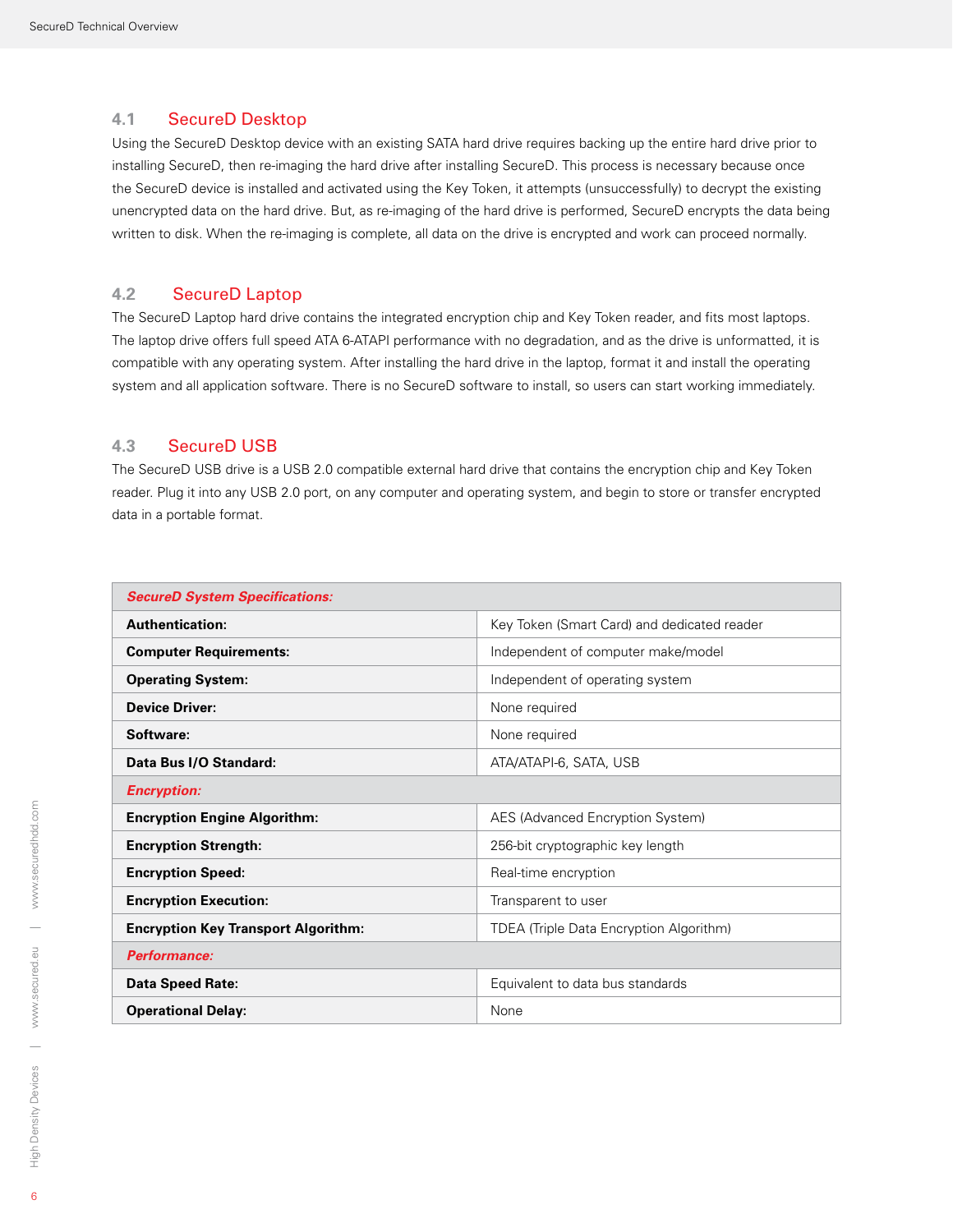## **USER AUTHORIZATION 5**

Each SecureD device ships with two Key Tokens (Smart Cards). Only these Tokens can unlock the data encrypted using this specific SecureD device, and users must insert the "User Key Token" in the reader in order to access the storage drive. The drive cannot start without the token, thus ensuring a stolen or lost hard drive remains physically secure and all the data on it remains encrypted. Depending on the operating system, unauthorized users who start the computer will see a blank screen and perhaps a message such as "Hard drive is inaccessible."

The Key Token transfers the encryption key at every startup. No keying material is stored in the computer CPU, memory, or storage devices or on the SecureD device, thus eliminating concerns about attackers obtaining encryption key information from the computer. Furthermore, the SecureD device halts immediately (optional through key parameter setting by key manager) if the key is removed from the reader. Real-time encryption ensures all data is protected and inaccessible.

### **MEASURABLE, IMPENETRABLE SECURITY 6**

SecureD provides Full Disk Encryption using strong encryption methods that meet globally-recognized encryption standards:

- **Encryption Algorithm:** Advanced Encryption Standards (AES) Implemented (NIST Certificate #383). SecureD uses this 256-bit data encryption method which is the U.S. federal government standard. The certificate of compliance is issued by the National Institute of Standards and Technology (NIST).
- **Encryption Strength:** 256-bit key length. Key length, the digit size used to create encrypted text, is a primary indicator of security strength. The longer the key, the harder it is to decipher. The current maximum AES 256-bit key length meets the U.S. government requirement for encrypting military graded data.
- Physical Security: FIPS 140-2 certified to Level 3, tamper evident (NIST Certificate #717). The U.S. federal government issues FIPS (Federal Information Processing Standards) 140-2 security requirements for cryptography products. SecureD is certified to Level 3, meaning it is physically tamper-resistant, provides identity-based authentication and has a physical separation between the interfaces by which critical security parameters enter and leave the encryption module and other interfaces. The following figure shows the SecureD encryption module with its cryptographic boundary clearly outlined.

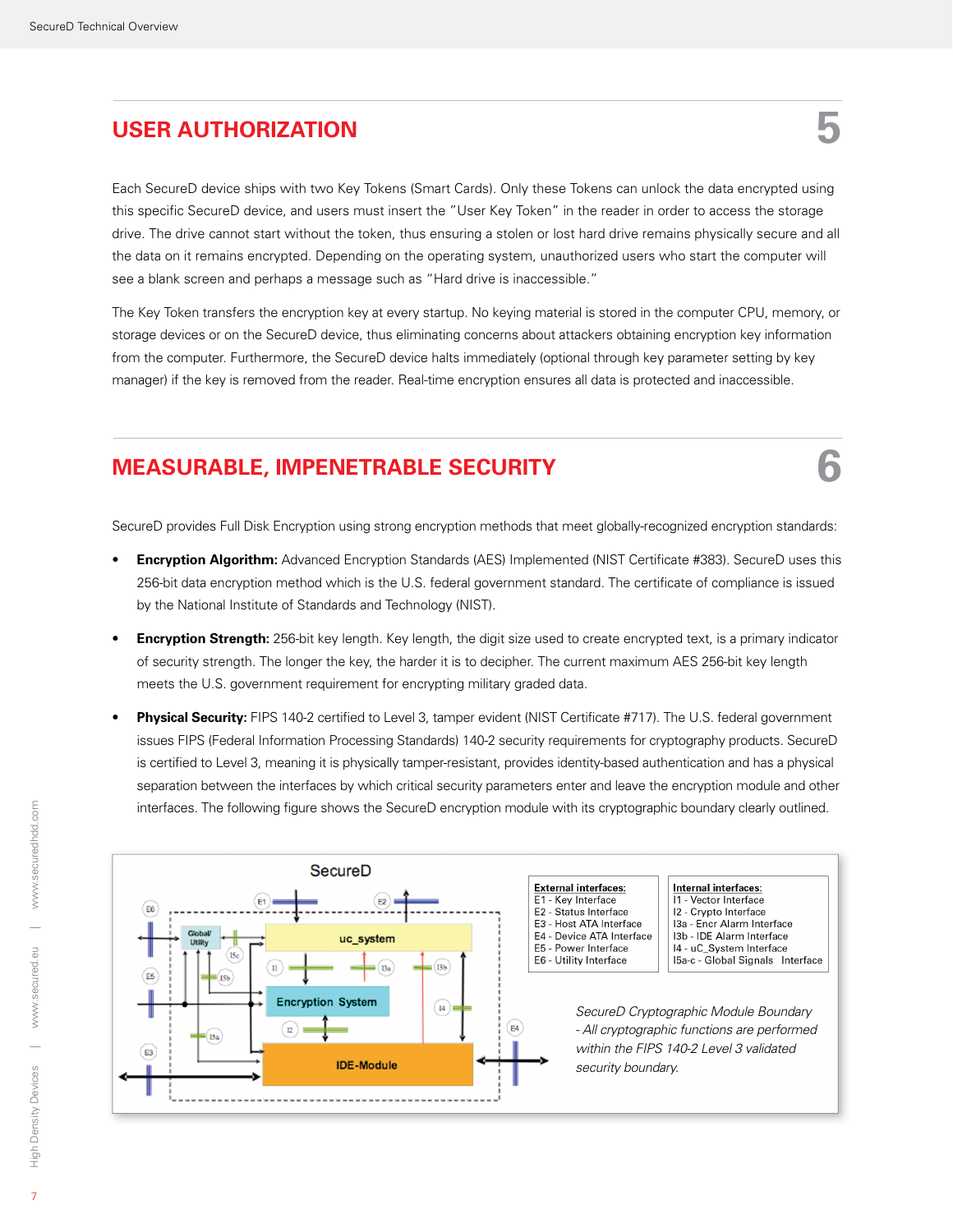#### **6.1** SecureD Certifications

- FIPS 140-2 Level 3 Validated (NIST Certificate no. 717)
- Common Criteria EAL4 / ISO 15408-3 (Certificate no. CCEVS-VR-05-0141)
- Common Criteria EAL4+, augmented with AVA\_VLA.3 (Certificate no. CCEVS-VR-06-0047)
- **CMMI Maturity Level 2**

### **Encryption with No Performance Costs 7**

All key-reading and data encryption processes occur within the SecureD device, independent of the computer CPU. Unlike software encryption, which depends on CPU cycles, SecureD performs real-time data encryption on both ATA-6/ ATAPI and serial ATA without affecting the computer's performance.

### **STREAMLINED, COST-EFFECTIVE IMPLEMENTATION 8**

SecureD can be installed on any brand computer and on any operating system, making it easy for an organization to standardize its data encryption method. SecureD can be installed on existing systems in the field. Also, there is no annual licensing fee for SecureD.

No end user training is required, apart from how to use the Key Token. SecureD operates transparently to users; it generates no logs, errors or messages.

SecureD's transparent, independent operation enables IT professionals to upgrade operating systems and application software without stopping SecureD. Furthermore, fully-encrypted disks make computer repairs and recycling safer and less expensive.

### **LIMITING POTENTIAL LIABILITY 9**

Federal and state legislation aimed at protecting personal identity data on computers is gaining widespread attention from government agencies, corporations and the general public. There is increasing pressure on the data custodians to notify individuals affected by a data breach, as well as to perform remediation for personal data exposure. Data breaches can cost a company millions of dollars in customer notification programs, noncompliance fines, lawsuit resolutions and restoring its public image.

When a computer with confidential data is lost or stolen, the organization that owns the computer can usually limit its liability by proving the data was encrypted at the time of loss. SecureD provides Full Disk Encryption at all times, and cannot be disabled, thus eliminating any potential claims of partial disk encryption. Moreover, to prove the data is encrypted, the owner need only provide the Key Token required to unlock the missing hard drive. Physical separation of the locked drive and its required key should be sufficient evidence to prove the missing drive is secure and tamper-resistant.